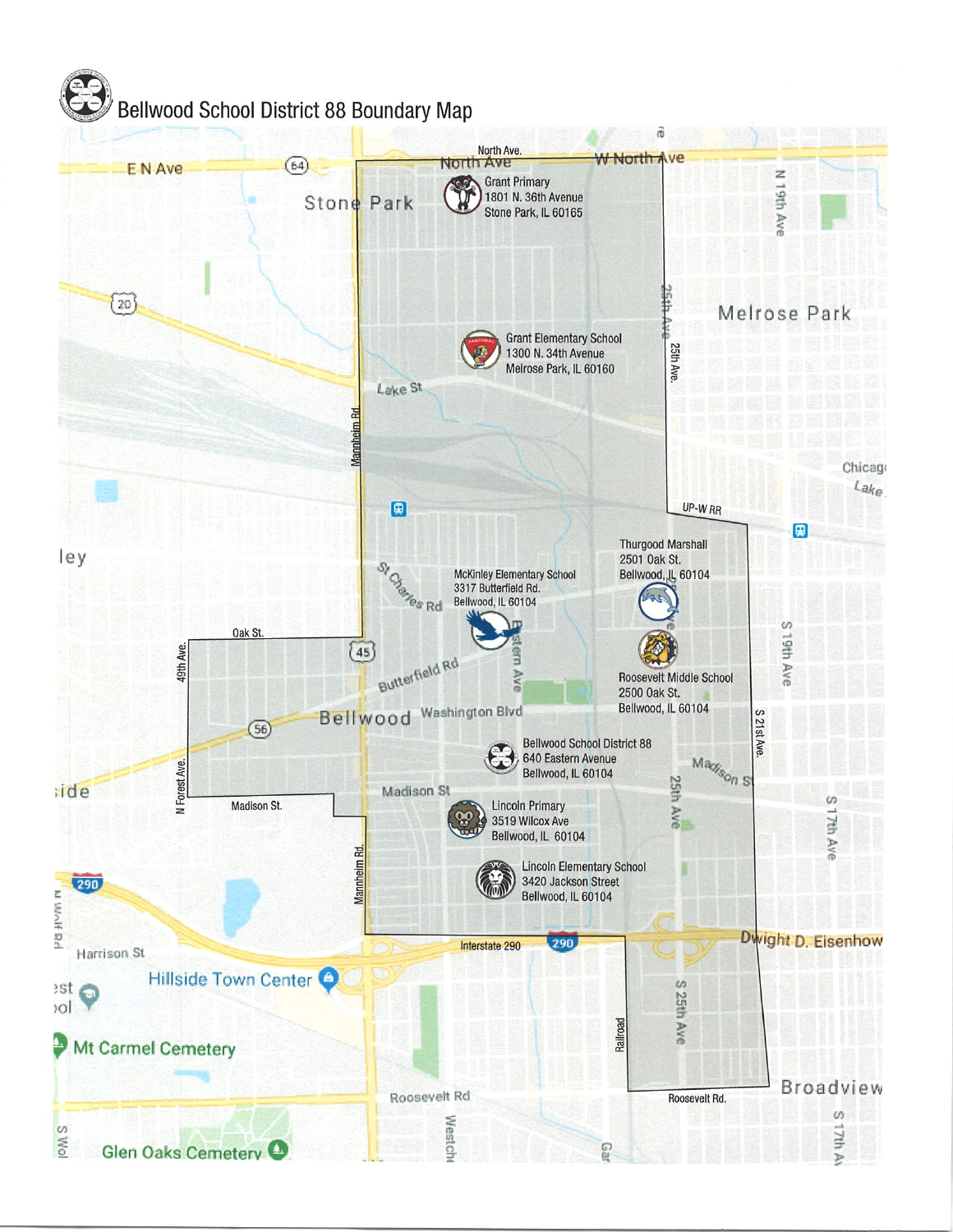## Boundary Map Details

## School Boundaries

- Grant Primary serves Stone Park and West Melrose Park communities
	- North and South Lake St to North Ave
	- $\circ$  East and West 25<sup>th</sup> Ave to Mannheim Rd
- Grant Elementary serves Stone Park and West Melrose Park communities
	- North and South Lake St to North Ave
	- $\circ$  East and West 25<sup>th</sup> Ave to Mannheim Rd
- Lincoln Elementary serves Bellwood and Hillside communities
	- Bellwood
		- North and South Warren St to Harrison St
		- East and West Cernan Dr to Mannheim Rd
	- Hillside
		- North and South Warren St to Madison St
		- East and West Mannheim Rd to Forest Av
- Lincoln Primary (ECC) serves Bellwood, Broadview, Hillside, Maywood, Melrose Park and Stone Park communities
	- Boundaries for all schools within District
- McKinley Elementary serves Bellwood community
	- North and South
		- East of Mannheim Erie St to Georgina Ln
		- West of Mannheim Oak St to Butterfield Rd
	- $\circ$  East and West Eastern Ave to 48<sup>th</sup> St
- Thurgood Marshall Elementary serves Bellwood, Broadview and Maywood communities
	- Bellwood
		- North and South
			- East of 25<sup>th</sup> Ave Railroad Ave to Harrison St
			- West of 25<sup>th</sup> Ave Lake St to Washington Blvd
		- East and West